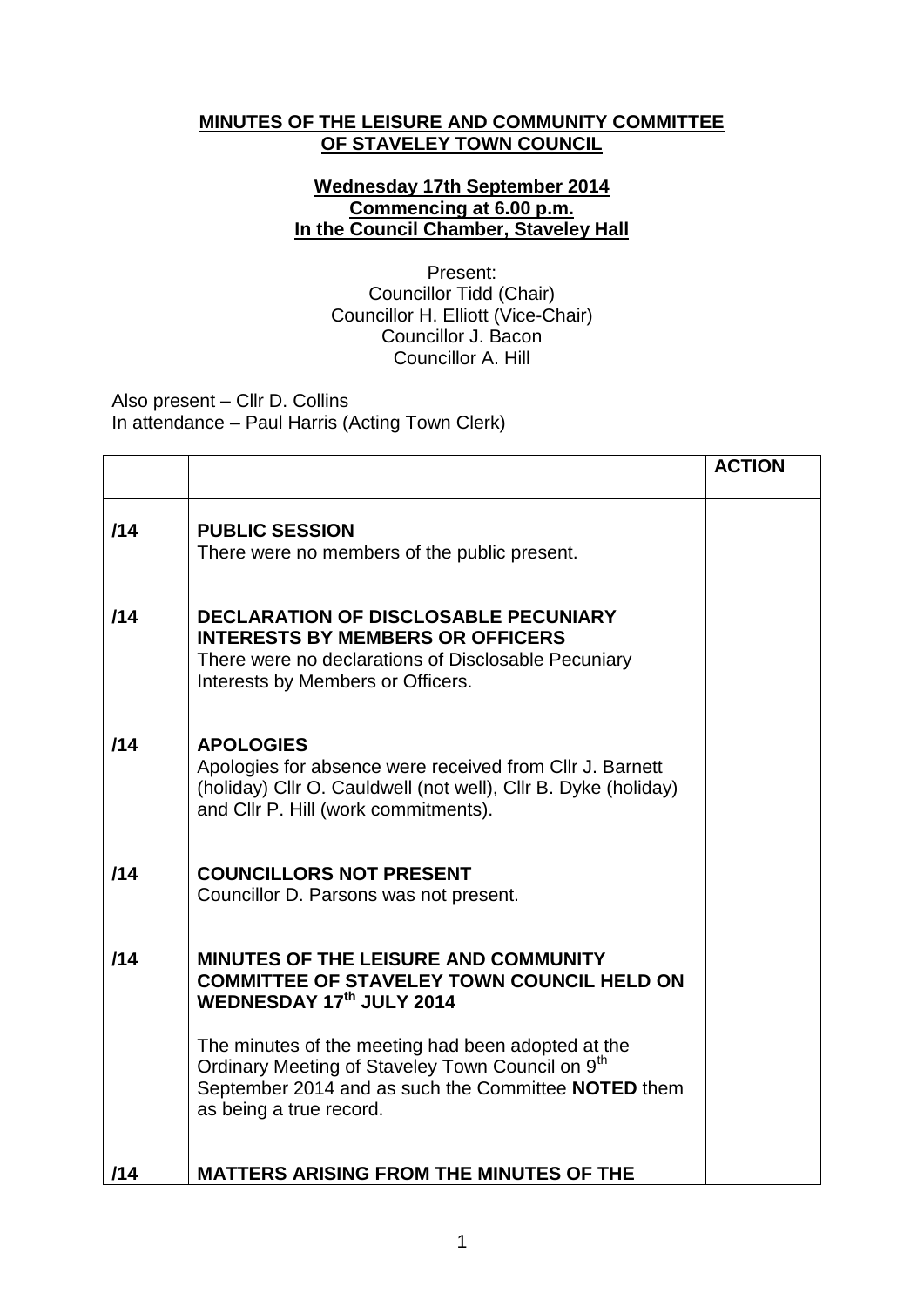|     | LEISURE AND COMMUNITY COMMITTEE OF STAVELEY<br>TOWN COUNCIL HELD ON WEDNESDAY 17TH JULY<br>2014                                                                                                                                                                                                                                                                                                |
|-----|------------------------------------------------------------------------------------------------------------------------------------------------------------------------------------------------------------------------------------------------------------------------------------------------------------------------------------------------------------------------------------------------|
|     | No matters arising were raised.                                                                                                                                                                                                                                                                                                                                                                |
| 114 | <b>SUMMER ACTIVITIES SCHEMES</b><br>The Acting Town Clerk informed members that a feedback<br>report had been requested. Councillors requested a budget<br>breakdown on spending on the Summer Activities Schemes.                                                                                                                                                                             |
|     | CIIr A. Hill mentioned from the comments he had heard, the<br>Children had enjoyed the sessions.                                                                                                                                                                                                                                                                                               |
| /14 | <b>COMMUNITY BONFIRE AND FIREWORK DISPLAY 2014</b><br>The Acting Town Clerk reported that he was trying to set up<br>a site visit at King George V Park with Andy Pashley from<br>Chesterfield Borough Council and the fireworks company<br>used by Staveley Town Council. Cllr Tidd also mentioned<br>that Poolsbrook Country Park would also be looked at as<br>suggested by Cllr C. Ludlow. |
|     | It was noted by Councillors that King George V Park was the<br>preferred option and that an answer would be needed for<br>next ordinary meeting of the Council.                                                                                                                                                                                                                                |
|     | Cllr H. Elliott reported that the Speedwell Rooms Sub-<br>Committee were happy to have hotdogs, toffee apples and<br>the like at the event.                                                                                                                                                                                                                                                    |
|     | <b>RECOMMENDED</b> that an item on Community Firework<br>Display 2014 be on the agenda for the next Ordinary<br>Meeting of the Council.                                                                                                                                                                                                                                                        |
| 114 | <b>REMEMBRANCE DAY PARADE 2014</b><br>The Acting Town Clerk informed the Committee that the<br>application for road closures was submitted to Chesterfield<br>Borough Council and letters had been sent out.                                                                                                                                                                                   |
|     | Cllr Tidd explained that following a meeting with the British<br>Legion, they had asked for the Council to consider<br>dismissing at Staveley Hall and for members of the parade<br>to go to the Legion pub or alternatively for them to dismiss at<br>the Legion. They also requested a buffet at the Legion and<br>not the Speedwell Rooms.                                                  |
|     | Councillors had a long discussion on this matter, after<br>considering the distance to the Legion and also other                                                                                                                                                                                                                                                                               |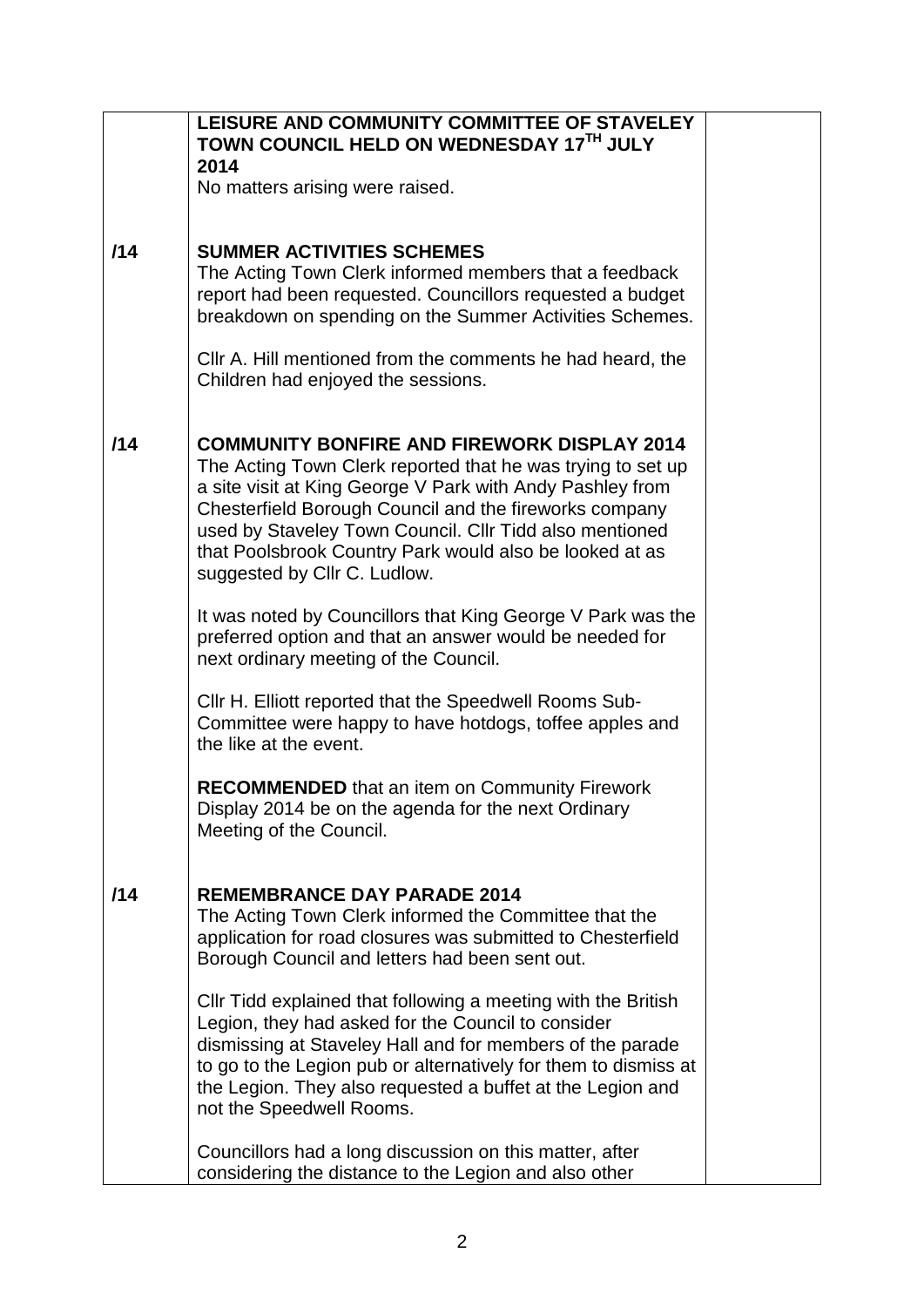|     | matters, Councillors wished refreshments to be offered at<br>the Speedwell Rooms as previously agreed.                                                                                                                                                                                                                                                                                                                                                                                                                                                                                 |  |
|-----|----------------------------------------------------------------------------------------------------------------------------------------------------------------------------------------------------------------------------------------------------------------------------------------------------------------------------------------------------------------------------------------------------------------------------------------------------------------------------------------------------------------------------------------------------------------------------------------|--|
|     | CIIr Tidd agreed to speak with Joe Roberts to inform that the<br>parade could dismiss at Staveley Hall if they wished and<br>refreshments would be provided at the Speedwell Rooms.                                                                                                                                                                                                                                                                                                                                                                                                    |  |
| /14 | <b>ALLOTMENTS</b><br>CIIr A Hill informed members that the gates and fencing on<br>Middlecroft Allotments would be done week commencing 28<br>September. Regarding the break-in issues, Chesterfield<br>Borough Council was filling in the gaps in the fence at the<br>rear. Councillors requested a meeting with the Allotments<br>Societies towards the end of the year.                                                                                                                                                                                                             |  |
| /14 | <b>COMMUNITY AWARDS</b><br>The Chair invited nominations for Community Awards, no<br>nominations were received.                                                                                                                                                                                                                                                                                                                                                                                                                                                                        |  |
| 114 | <b>STAVELEY TOWN COUNCIL ARTS AND CRAFTS</b><br><b>COMPETITION 2014</b><br>The Committee were provided with a breakdown of costs for<br>the Arts & Crafts Competition 2014. No sponsorship had<br>been received.                                                                                                                                                                                                                                                                                                                                                                       |  |
|     | <b>Buffet</b><br>£314.59<br>£225.00<br><b>Banners</b><br>£318.78<br>Perspex boxes<br><b>Frames</b><br>£897.50<br><b>Prizes</b><br>£710.00<br>Total<br>£2465.87<br>Budget (including £500 income)<br>£2089.00<br>Councillors asked for staff costs to be identified.                                                                                                                                                                                                                                                                                                                    |  |
| /14 | <b>WORKING PARTY</b><br>The next World War I Commemoration Working Party<br>meeting was due to take place on Monday 22 September<br>2014 at 4pm. Cllr Tidd stated that the Working Party needed<br>clarification on the status of the group and the status of the<br>£1000 allocated for activity to commemorate World War I in<br>Staveley. It was stated strongly the money was for activities<br>in Staveley for Staveley people. Members of the Committee<br>requested that members of the Working Party be invited to<br>the next meeting of the Leisure & Community Committee in |  |